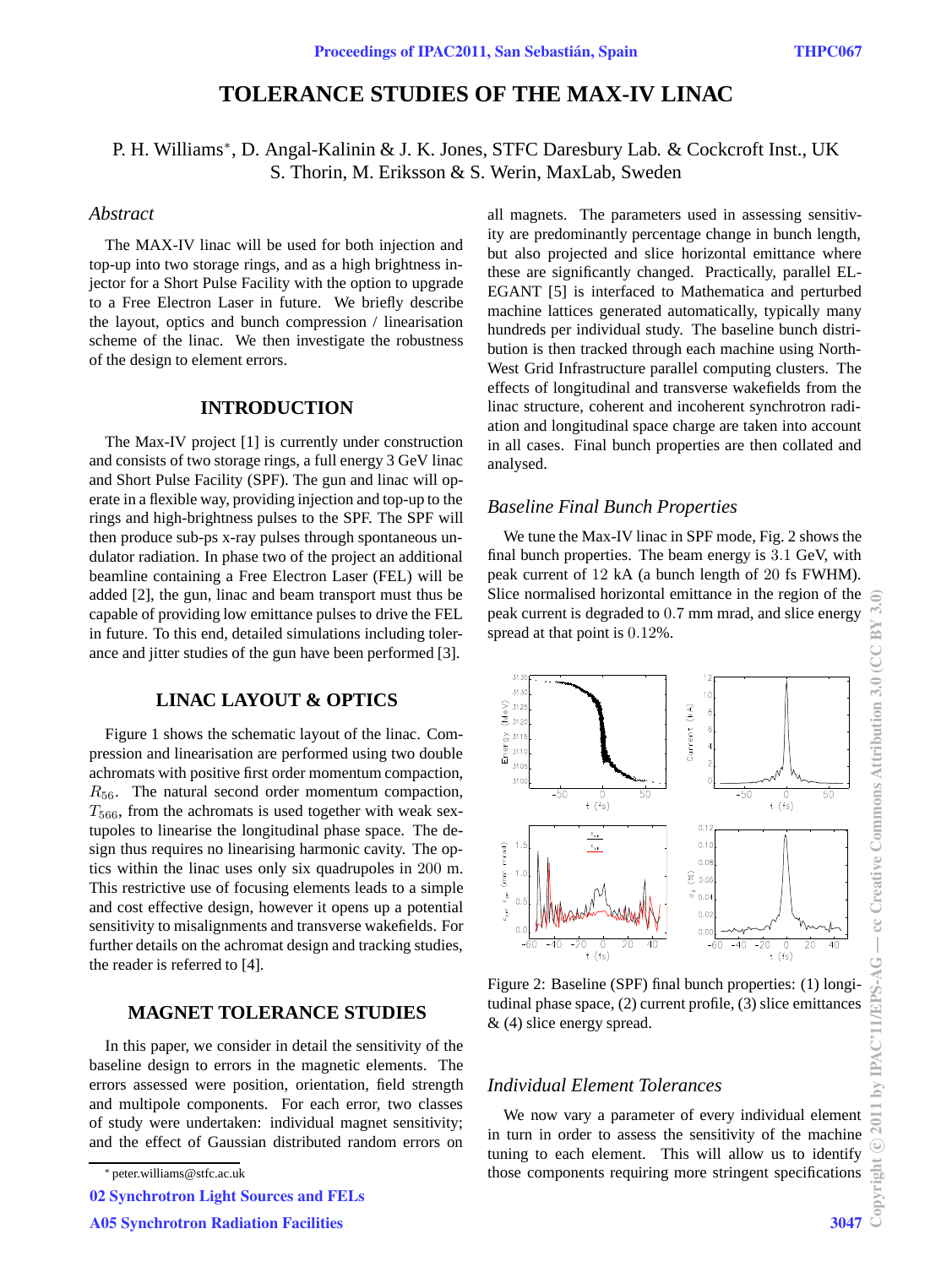

Figure 1: Layout of the Max-IV linac.

|  |  |  | Table 1: Glossary of Machine Element Positions |  |
|--|--|--|------------------------------------------------|--|
|--|--|--|------------------------------------------------|--|

| <b>Type</b> | <b>Group Label</b>                | <b>Position</b>         |
|-------------|-----------------------------------|-------------------------|
| Ouad        | <b>LINO</b>                       | before acc section 1    |
| Ouad        | <b>MATCH1O</b>                    | after acc section 1     |
| Ouad        | <b>OM</b>                         | disp. sections of BC1   |
| Ouad        | QFEND, QDEND                      | non-disp. secns. BC1    |
| Ouad        | MATCH <sub>2Q</sub>               | after BC1               |
| Ouad        | <b>MAINQ</b>                      | within acc secns. $2/3$ |
| Quad        | PREBC <sub>2</sub> Q              | before BC2              |
| Ouad        | OM <sub>2</sub>                   | disp. sections of BC2   |
| Ouad        | QFEND2, QDEND2                    | non-disp. secns. BC2    |
| Ouad        | Q21, Q22, BC2BQ                   | non-disp. secns. BC2    |
| Dipole      | H1, H2                            | BC <sub>1</sub>         |
| Dipole      | H <sub>12</sub> , H <sub>22</sub> | BC2                     |
| Sext.       | S1. S2                            | BC <sub>1</sub>         |
| Sext.       | S <sub>12</sub> , S <sub>22</sub> | BC2                     |

and scrutiny during machine commissioning. Specifically, for quadrupoles we vary field strength at 0*.*5% and 0*.*05% (Fig. 3), horizontal and vertical position offsets by 10 *µ*m (Fig. 4), roll about beamline axis by 10  $\mu$ rad and a selection of multipole components (skew sextupole at 0*.*05%, normal 12-pole (Fig. 5) and 20-pole allowed harmonics at 0*.*5%, and normal sextupole disallowed harmonic at 0*.*05%). For dipoles, we vary field strength at 0*.*05% and roll about the beamline axis by 10  $\mu$ rad (Fig. 6). For sextupoles, we vary field strength at 0*.*5% (Fig. 7) and roll about the beamline axis by 10  $\mu$ rad. Table 1 provides a description of where individual elements are located in the machine. Note, we do not show the results of all studies undertaken due to space restrictions. (0;6^)a/2010) of 12011 by Internative Commons Attribution 3.0 (C) and the Creative Commons Attribution 3.0 (CC BY 3.0) – and commons Attribution 3.0 (CC BY 3.0) – and creative Creative Commons Attribution 3.0 (CC BY 3.0)

#### *Gaussian Distributed Error Tolerances*

We now study the effect of applying Gaussian distributed random errors to the parameters of all quadrupoles. This will allow us to estimate the likely effect of a specified tolerance level on the final bunch properties. Specifically, we apply Gaussian distributed ramdom errors in field strength with standard deviations of  $1 \times 10^{-5}$ ,  $10 \times 10^{-5}$  and <sup>50</sup> <sup>×</sup> <sup>10</sup>*−*<sup>5</sup>, and in horizontal position with standard deviations of 100 nm, 1  $\mu$ m and 10  $\mu$ m. For each set, we generate 50 machines and track through each one. Final bunch properties are calculated for each and an RMS in the<br>Copyright 3048 c○

 $CC$ BY 3.0)

E

Ĕ



Figure 3: Change in FW bunch length from nominal on variation of quadrupole field strength by  $+0.5%$  (blue) and  $+0.05\%$  (red). Only machines where change  $> 0.02\%$ shown. The largest 8 are within the two bunch compressors (with BC1 dominating).



Figure 4: Change in FW bunch length from nominal on displacement in horizontal position (blue) and vertical position (green) of quadrupole by  $+10 \mu$ m. Only machines where change  $\geq 0.5\%$  shown. Unlike Fig. 3 we see that the most sensitive components are at high energy in BC2.

indicative parameter calculated. Figure 8 shows the results for field strength errors.

#### **CONCLUSIONS**

From the individual element study we conclude that the quadrupoles within dispersive sections of the bunch compressors are most sensitive. We shall mitigate this by specifying more stringent tolerances on these during manufac-

02 Synchrotron Light Sources and FELs